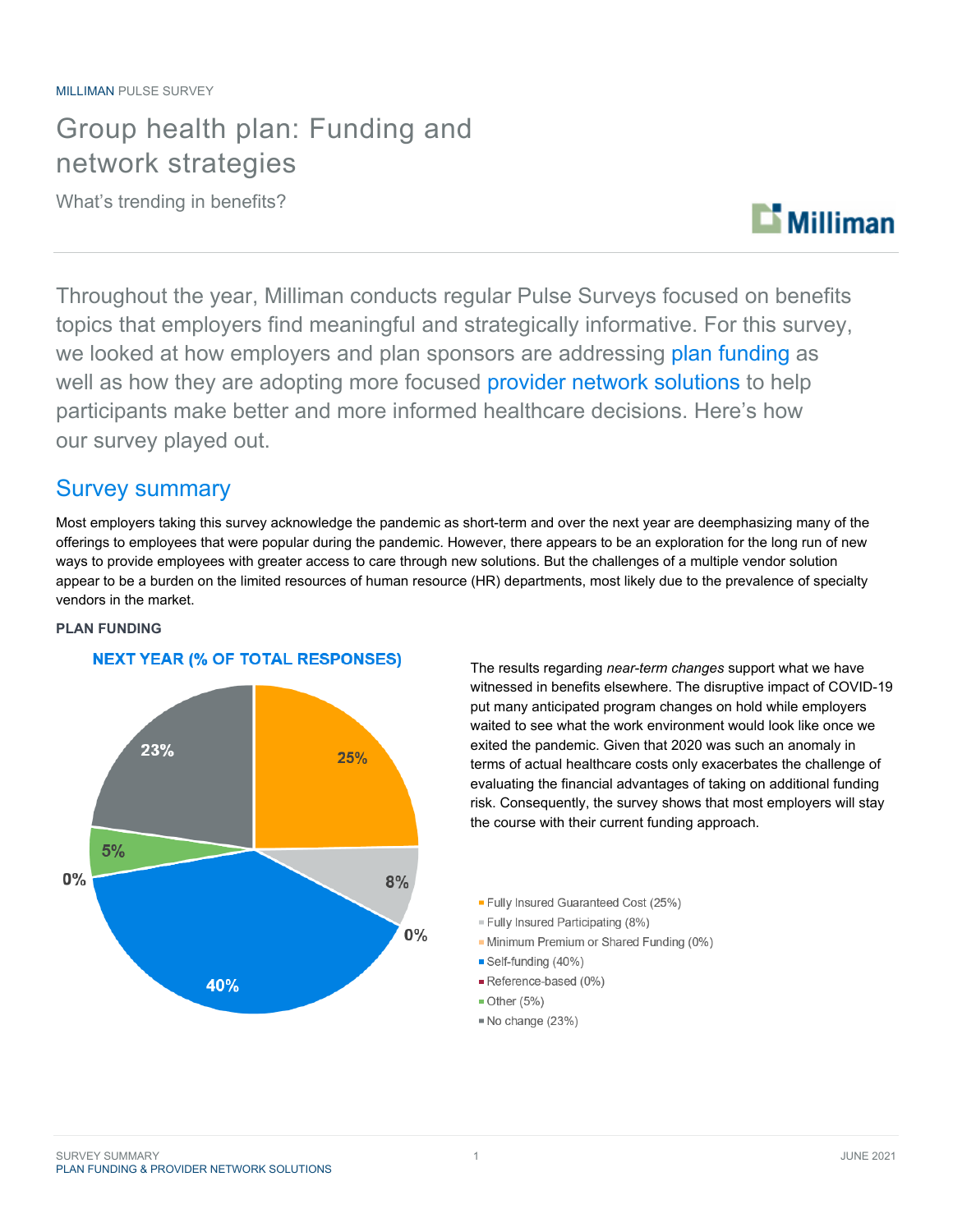#### **ACCESS TO CARE**

Results from our survey suggest that employers will be deemphasizing telemedicine after this year, but we interpret this as more of a shift in priorities for future plan years. Telemedicine gained a strong foothold with the pandemic and employers are now focused more on maintaining that momentum. The results show enhanced interest in other point solutions focused more on primary care such as onsite and near-site clinics and health coaching services. The other interesting result is a renewed focus on helping participants better engage with the various benefit resources available to them within their benefits program, as well as navigate a complex healthcare delivery system.

Interest in some of the more "traditional" provider network solutions (multicarrier, best-in-market, etc.) to enhance access to care is waning. The next segment of this survey may explain where employers have refocused their efforts.



■ Current Year Next Year Long Range Planning